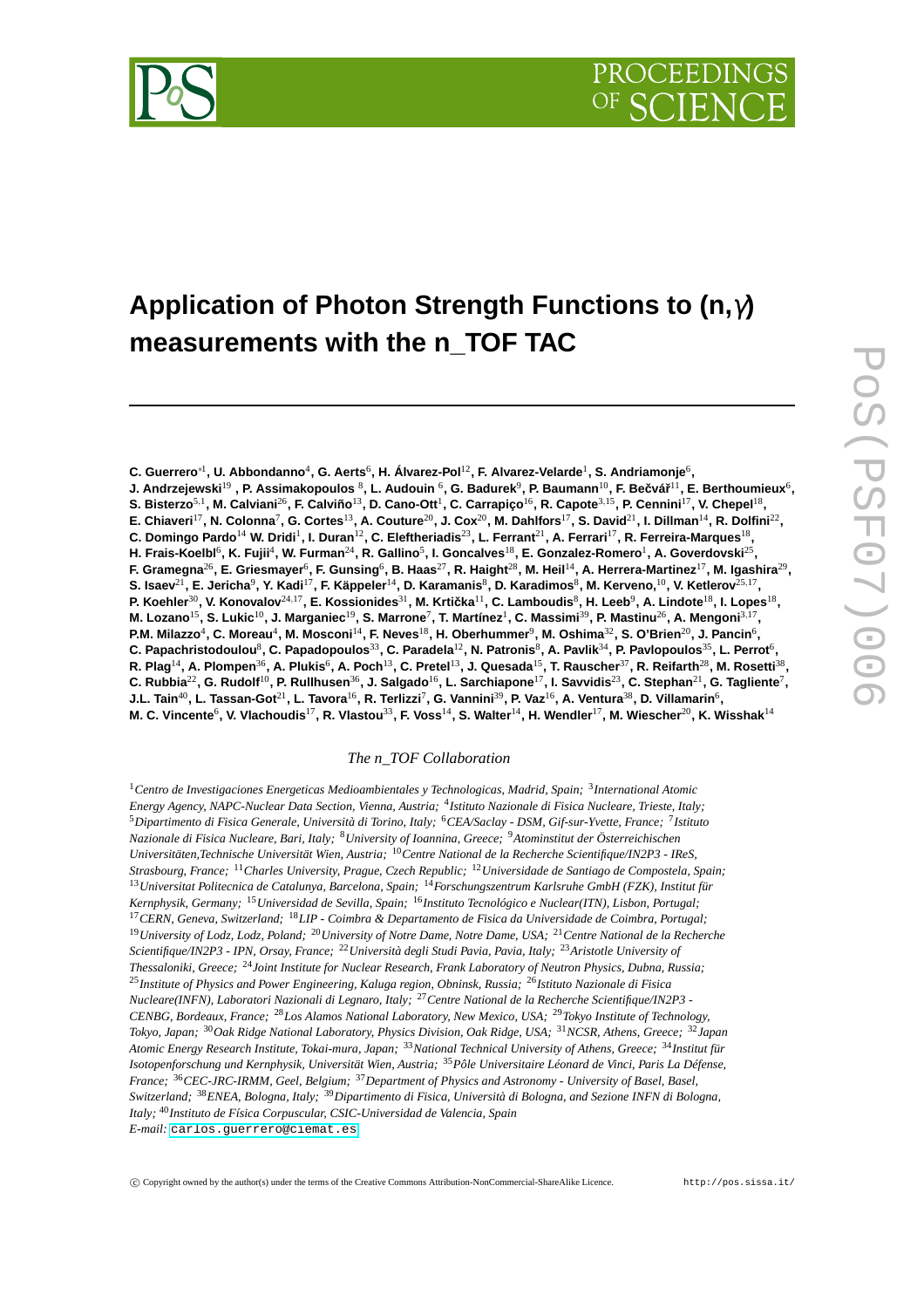

The neutron capture cross section measurements at the CERN n\_TOF facility are performed using a new detection system, the segmented Total Absorption Calorimeter (TAC). All measurements are performed in reference to the well known  $197$ Au  $\sigma(n,\gamma)$ .

The accuracy of the measurements depends on the accuracy of the TAC detection efficiency, which is calculated by means of Monte Carlo simulations. In this MC simulation photon strength functions and level densities play a major role as ingredients used for the generation of primary events, that is the electromagnetic cascades following the  $(n, \gamma)$  process. We have calculated the TAC detection efficiency for the case of  $197Au(n,\gamma)$  by adjusting the photon strength functions of <sup>198</sup>Au so that the simulation reproduces the experimental data. Both the MC method and the uncertainty of the results are discussed.

*Workshop on Photon Strength Functions and Related Topics June 17-20, 2007 Prague, Czech Republic*

#### <sup>∗</sup>Speaker.

<sup>°</sup>c Copyright owned by the author(s) under the terms of the Creative Commons Attribution-NonCommercial-ShareAlike Licence.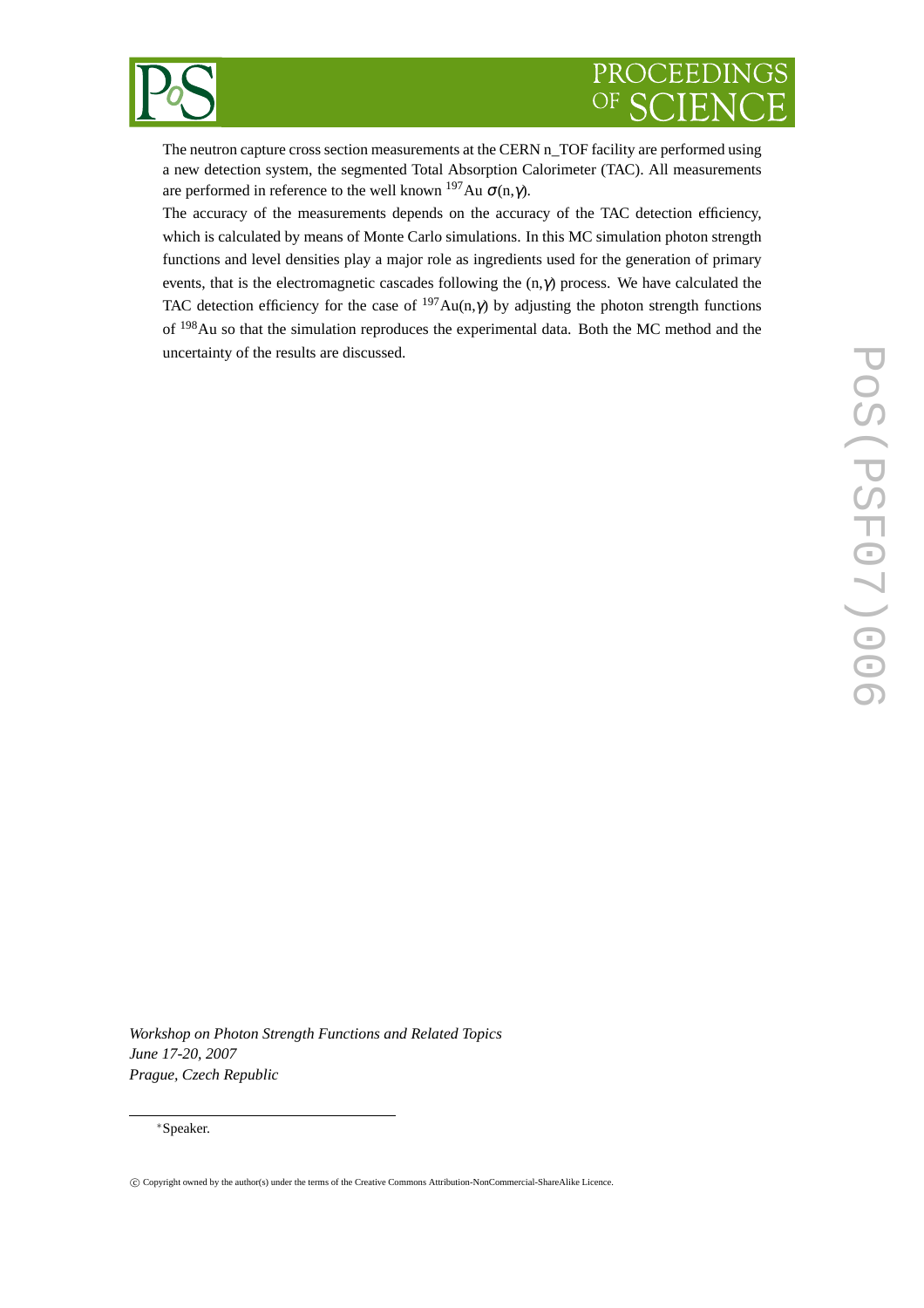## <span id="page-2-0"></span>**1. Introduction**

The n\_TOF Total Absorption Calorimeter (TAC) [\[1\]](#page-8-0) is a segmented assembly of 40 BaF<sub>2</sub> crystals used for neutron capture measurements [\[2\]](#page-8-0) at the CERN n\_TOF facility [\[3\]](#page-8-0). It is the ideal device for measurements of low mass radioactive samples because of its segmentation and high total absorption efficiency. These two characteristics can be used to discriminate the different background components from the capture events attending to the energy deposited in the TAC  $(E_{sum})$  and the number of crystals fired in each event, so-called crystal multiplicity  $(m<sub>\gamma</sub>)$ . The conditions  $2.5 \leq E_{sum}$  <7.5 MeV and m<sub>γ</sub>>2 are such that the capture to background ratio is maximized and are referred herafter as *analysis conditions*.

The accurate calculation of the detection efficiency (<sup>ε</sup>*TAC*) of the detection device is crucial in the determination of the capture cross section. This  $\varepsilon_{TAC}$  is nearly 100% due to the characteristics of the device: ∼4<sup>π</sup> solid angle coverage with 15 cm thick BaF<sup>2</sup> crystals. However, when the *analysis conditions* are applied the number of detected events decreases and  $\varepsilon_{TAC}$  needs to be calculated by MC simulations. The MC simulation of the TAC includes the generation of primary events and the tracking of the particles through the detector assembly.

The difficulties associated to the generation of  $(n, \gamma)$  primary events, that is the electromagnetic cascades following any capture reaction, are related to the large number of nuclear levels in the region of intersest, that is below the neutron separation energy S*n*. In this energy range, statistical models are needed to complement the experimental information on the nuclear levels scheme and the transitions probabilities between levels. Moreover, the parameters of the different statistical models are usually adjusted from experimental information and their validity is restricted to the energy range under study.

In the case of photon strength functions (PSF) used for the calculation of the transition probabilities, the available parameterizations are mostly intended to reproduce photoabsorption measurements with transitions of 5 MeV and above. Therefore a new parameterization may be needed to study the lower energy transitions that appear in  $(n, \gamma)$  reactions.

In this work, the detection efficiency of the TAC with and without analysis conditions is calculated for the case of  $197Au(n,\gamma)$ , which is the reference for many n\_TOF measurements. The generalities of the MC code and the primary event generator are described in sections 2 and 3. The adjustment of the PSF for  $197$ Au(n,γ) reactions and the results of the MC simulations are discussed in section 4. Finally, the uncertainty of the results is calculated in section 5.



**Figure 1:** *View of the Total Absorption Calorimeter as it is implemented in GEANT4.*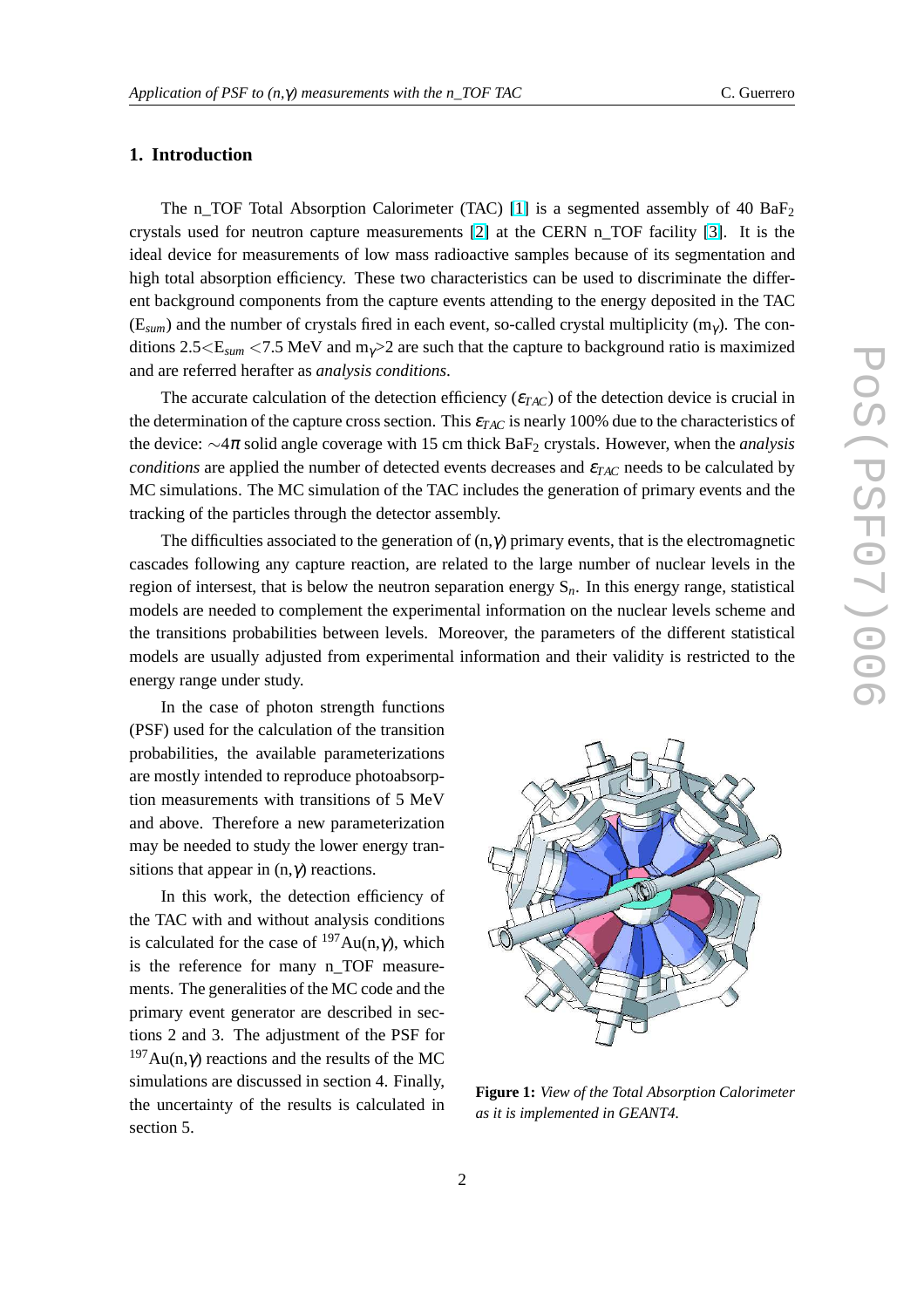## **2. Monte Carlo simulation code**

The MC code is based in the GEANT4[\[4\]](#page-8-0) simulation tool with the Standard Electromagnetic package. The geometry of the detector assembly is implemented with high accuracy including details down to millimeter scale. This is shown in Fig[.1](#page-2-0) where half of the TAC is shown together with the neutron absorber, the beam line, the support structure, etc.

The photons and electrons emitted during the de-excitation of the nucleus after the neutron capture reaction are transported through the detector assembly and the interactions taking place in the BaF<sup>2</sup> crystals are tracked and recorded. The individual interactions are grouped into capture events with given m<sup>γ</sup> and E*sum* by performing a coincidence analysis capable of taking into account experimental effects such as signal summing, dead-time losses, detection threshold, energy resolution, etc.

The TAC geometry, particle tracking and coincidence analysis software have been successfully validated by comparison of the simulations with the measurements of well known  $\gamma$ -ray calibration sources [\[5\]](#page-8-0).

### **3. Neutron Capture Event Generator**

Many experiments in nuclear physics need physics event generators which are used to drive the simulations, prepare experimental proposals and test the analysis methods. In many cases, the validity of the results may depend upon the quality of the event generators and the MC simulations.

An *Event Generator* is a piece of code which generates a list of events, where each event contains a set of particles created simultaneously. Typically each particle is parameterized by its type, initial position and momentum vector.

The generation of capture cascades following neutron capture reactions requires the complete knowledge of the nuclear level scheme (energy, spin and parity of all levels below S*n*) and transition probabilities between levels. This information is known experimentally only in a reduced energy range above the ground state and models are required to describe these quantities in the complete excitation energy range of interest.

The cascade generator used in this work has been already used for previous n\_TOF measurement with total energy detectors, see for example [\[6\]](#page-8-0). In this event generator the nuclear level scheme is divided in two ranges, as shown in Fig. 2:



**Figure 2:** *Nuclear level scheme used in the capture cascade generator model.*

• The lower energy range corresponds to experimentally known levels (energy, spin and parity) with known transitions probabilities. This information is retrieved from the Evaluated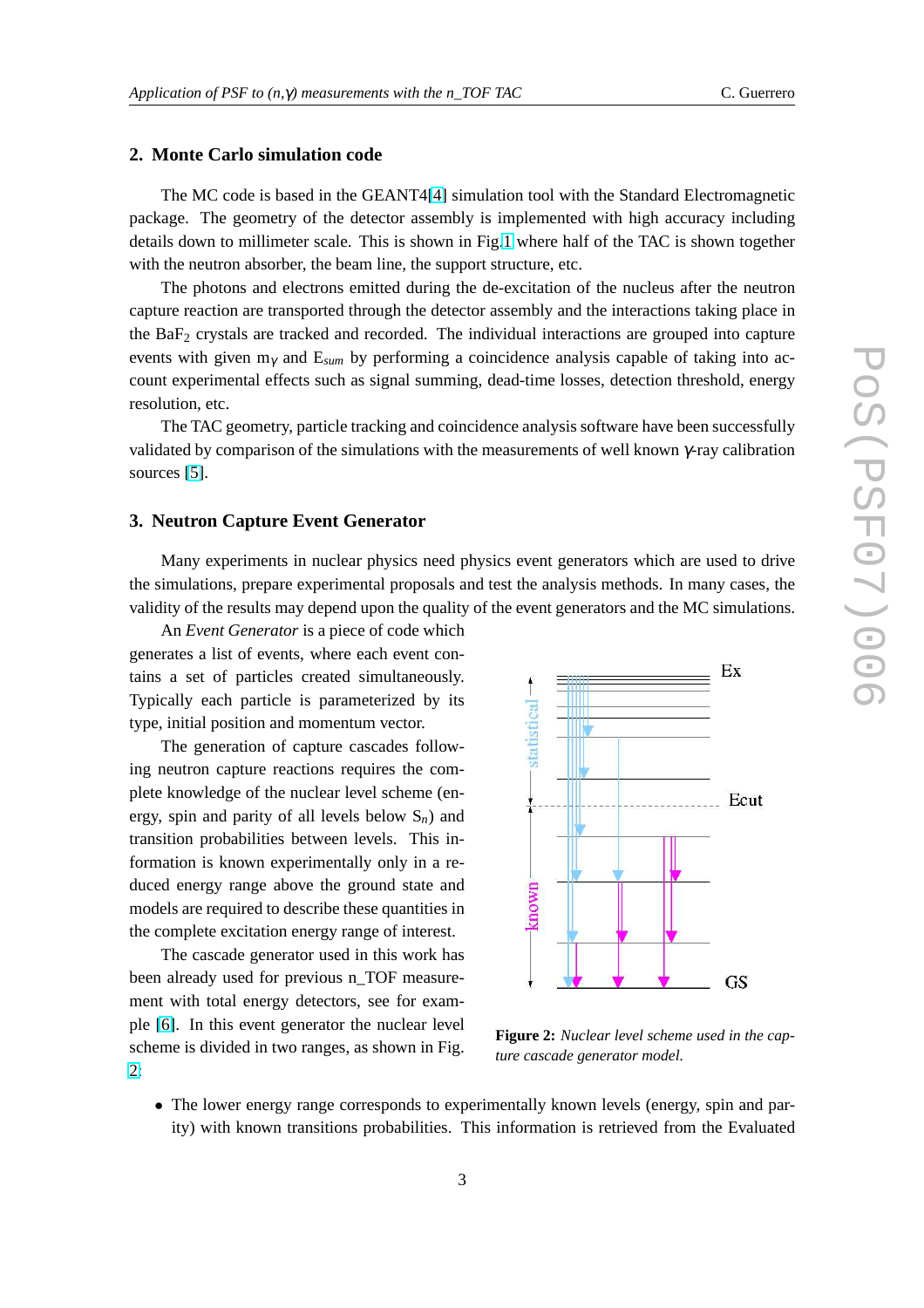Nuclear Structure Data Files [\[7\]](#page-8-0) and allows the exact calculation of the low energy part of the branching ratio matrix. The electron conversion process is included in this energy range from the binding energies of the K-,L- and M-shells, fluorescence yields and internal conversion coefficients.

• Between the cut-off energy  $E_{cut}$  and the neutron capture level at  $E_{cap} \simeq S_n + E_n$ , the levels and transitions are calculated by means of models. In these models, individual levels are created by sampling the level density distribution given by the Back Shifted Fermi Gas (BSFG) model, and the transition probabilities between the generated levels are calculated for E1, M1 and E2 transitions from the modeled PSF.

Starting at the capture level, with known spin and parity, a random sampling is performed in order to generate a number of cascades sequentially, each generated as follows:

- 1. The branching ratio matrix for E1, M1 and E2 transitions is calculated from the capture level to all underlying levels; which can be known or generated using the BSFG model.
- 2. The transition to a new level is sorted randomly according to the branching ratio matrix.
- 3. If the new level is in the statistical energy range, the branching ratio matrix for the new level is calculated for all underlying levels. Otherwise, the branching ratio matrix is known from ENSDF and does not need to be calculated.
- 4. Repeat step 2 until the ground (or metastable) state is reached.

The available parameterizations of the models describing PSF are usually the result of the study of photoabsorption experiments. In these experiments the PSF can be studied for transitions of high energy, usually above the  $S_n$ . For this reason the available PSF are only a good starting point to study low energy transitions, as it is the case in this work, but they may need to be adjusted to reproduce the experimental data.

## **4. Results for** <sup>197</sup>**Au(n,**γ**)**

The nuclear level scheme of <sup>198</sup>Au is known experimentally up to ~1.4 MeV [\[7\]](#page-8-0), above this energy the nucleus is described by statistical models as previously discussed. In this work, the BSFG model parameters recommended in the RIPL-2 [\[8\]](#page-8-0) data base have been chosen for the description of the level density and the parameterization of Kopecky et al. [\[9\]](#page-8-0) for the calculation of E1, M1 and E2 PSF, referred herafter as *initial PSF* (see Tab. [1\)](#page-5-0). In the *initial PSF*, the energy dependence of the E1 transition probability is assumed to follow the shape of a Generalized Lorentzian as described in [\[9\]](#page-8-0), while the standard Lorentzian shape is assumed for the description of M1 and E2 transition probabilities.

Fig. [3](#page-5-0) shows the comparison between the experimental data (black) and the simulation using the *initial PSF* (blue) of  $E_{sum}$  and  $m_{\gamma}$  for the case of <sup>197</sup>Au(n, $\gamma$ ) at the top of the 4.9 eV resonance. The differences that can be observed between these distributions are expected and are due to the inaccuracy of the PSF in the energy range under study in this work. A good reproduction of the experimental data can be only obtained after the implementation of a new parameterization of the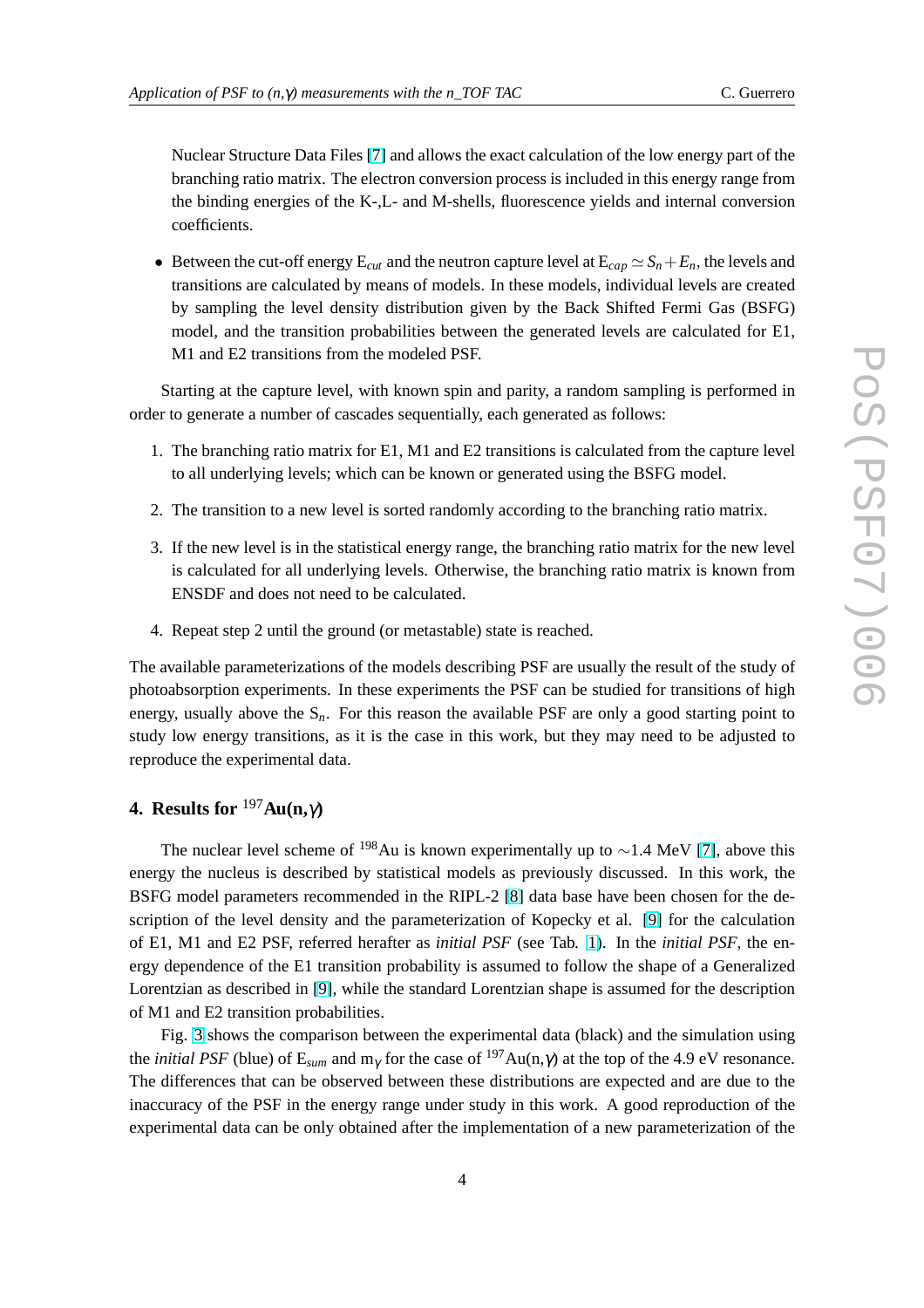| $\mathbf{a}$ <sub>0</sub> $\mathbf{c}$ <b>1.</b> $\mathbf{a}$ $\mathbf{a}$ $\mathbf{a}$ $\mathbf{b}$ $\mathbf{a}$ $\mathbf{b}$ $\mathbf{b}$ |                 |       | $110 \times 110$ pccn $\ell$ cl $0 \cdot$ |      |       |  |
|---------------------------------------------------------------------------------------------------------------------------------------------|-----------------|-------|-------------------------------------------|------|-------|--|
|                                                                                                                                             |                 | E1    |                                           | M1   | Е2    |  |
|                                                                                                                                             | $E$ (MeV)       | 13.72 | 5.8                                       | 7.05 | 10.81 |  |
|                                                                                                                                             | $\Gamma$ (MeV)  | 4.61  | 1.5                                       | 4.00 | 3.73  |  |
|                                                                                                                                             | $\sigma_0$ (mb) | 541.0 | 6.0                                       | 1.12 | 5.03  |  |

**Table 1:** *Initial PSF for* <sup>198</sup>*Au (Kopecky et al.[\[9\]](#page-8-0))*

<span id="page-5-0"></span>PSF. It is important to remark that the aim of the adjustment of the PSF is not to obtain a shape for the PSF valid for all transition energies but a PSF parameterization that implemented in the simulation code gives compatible results with the experimental data.



**Figure 3:** *TAC response to* <sup>197</sup>*(n,*γ*): deposited energy (left) and crystal multiplicity (right). Black: Experimental. Blue: Simulated using the initial PSF. Red: Simulated using the adjusted PSF.*

A systematic study of the TAC response to variations in the PSF parameters shows that the simulated and experimental data become compatible when the following changes are applied:

- increase the intensity of E1 transitions around  $S_n$  in order to decrease  $m_\gamma$ , because these are the only possible transitions from the capture state  $(2+)$  to directly populate the lowest laying levels, 0, 55 and 192 keV with spin and parity 2-,1- and 1-, respectively.
- introduce two small resonances (Kopecky et al. introduce only one) for E1 transitions at 1.1 and 5.5 MeV,
- decrease the energy and width of the Lorentzian shape describing M1 transitions.

Applying these changes to the *initial PSF* it is possible t find several parameterizations that allow the reproduction of the experimental data with high accuracy. An example is given in Tab. [2](#page-6-0) and the associated TAC response is shown as a red line in Fig. 3, Fig. [4](#page-6-0) and Fig. [5.](#page-7-0) The average m<sup>γ</sup> of the simulation (3.38) differs less than 1% from the experimental value (3.40) and the E*sum* spectrum is reproduced even when the analysis condition of  $m_y > 2$  is applied.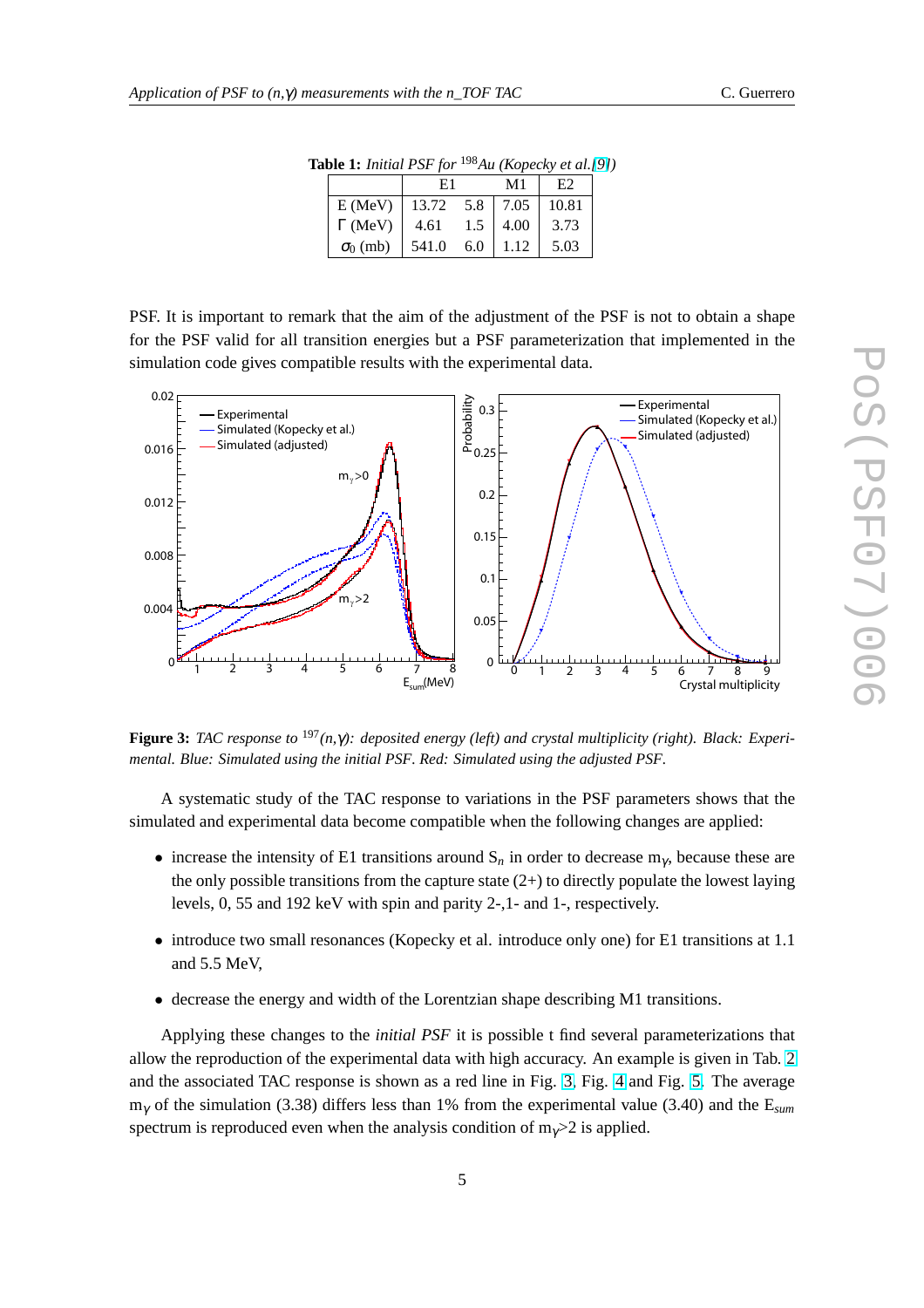|                 |                                                                                              | E1  |         | M1  | Е2   |
|-----------------|----------------------------------------------------------------------------------------------|-----|---------|-----|------|
| E(MeV)          | $\begin{array}{ c c c c c c c c } \hline 6.38 & 5.5 & 1.1 & 5.05 & 10.81 \hline \end{array}$ |     |         |     |      |
| $\Gamma$ (MeV)  | $0.042$ 1.5                                                                                  |     | $0.8\,$ | 1.5 | 3.73 |
| $\sigma_0$ (mb) | 500.                                                                                         | 6.5 | 0.2     | 2.0 | 5.03 |

<span id="page-6-0"></span>**Table 2:** *Parameters of the* <sup>198</sup>*Au PSF adjusted below S<sup>n</sup> to reproduce the n\_TOF data.*

The deposited energy in each crystal ( $E_{crystal}$ ) for events with a given  $m<sub>\gamma</sub>$  is more sensitive to the de-excitation pattern of the compound nucleus than the m<sup>γ</sup> and E*sum* distributions. This is shown in Fig. 4, where only events  $E_{sum} > 2$  MeV are selected. In this case, the simulation with the *adjusted PSF* (red line), again, reproduces very accurately the experimental data (black line) for all  $m_\gamma$ .



**Figure 4:**  $E_{crystal}$  *for* <sup>197</sup> $Au(n, \gamma)$  events with  $E_{sum} > 2$  *MeV for each m<sub>γ</sub>. Black: measured. Blue: simulated with initial PSF. Red: simulated with adjusted PSF.*

## **5. Uncertainty in the detection efficiency**

As stated below, there is more than one parameterization that can be used to reproduce the experimental data with better or worse accuracy. In order to estimate the uncertainty in <sup>ε</sup>*TAC* associated to the arbitrariness in the choice of the PSF parameters, the TAC response has been simulated (colored-dashed lines in Fig. [5\)](#page-7-0) for several PSF that reproduce more or less the experimental data (black-solid line in Fig. [5\)](#page-7-0). The red dashed-line correspond to PSF<sub>3</sub>, which is the one discussed in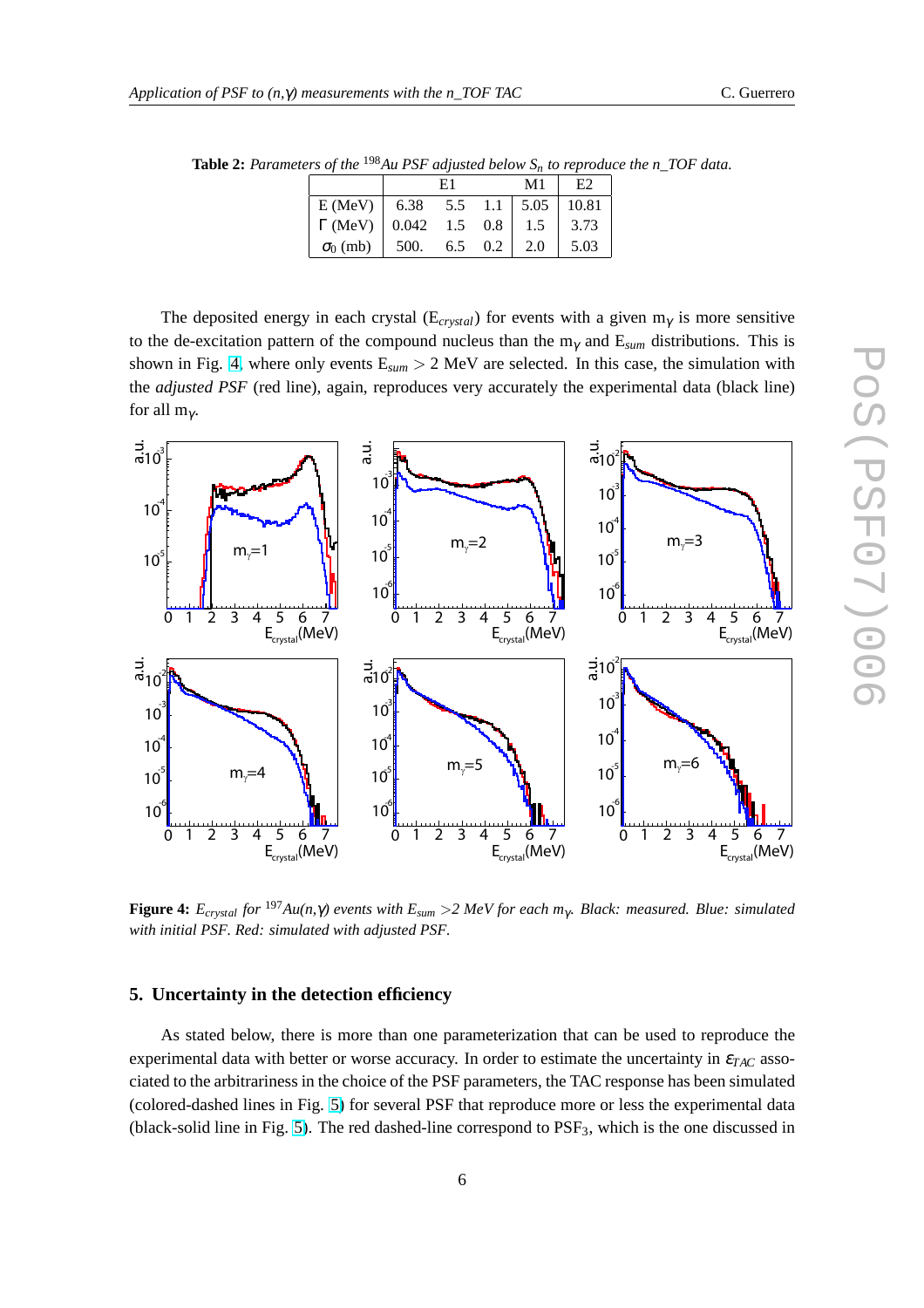<span id="page-7-0"></span>the previous section (see Tab. [2\)](#page-6-0) and gives the best results. The detection efficiency is calculated for the simulations with the different PSF used in Fig. 5 and the results summarized in Tab.3. In the table, the value of  $\varepsilon_{TAC}$  is shown for the case of no conditions in  $E_{sum}$  and  $m_{\gamma}$  and for the case of the analysis conditions  $(2.5 \leq E_{sum}(MeV) \leq 7.5$  and  $m_{\gamma} > 2$ ).

**Table 3:** Uncertainty in  $\varepsilon_{TAC}$  due to the election of the appropriate PSF.

|                                                                                                                           |  |  | $PSF_1$ $PSF_2$ $PSF_3$ $PSF_4$ $PSF_5$   RMS |
|---------------------------------------------------------------------------------------------------------------------------|--|--|-----------------------------------------------|
| $\mathcal{E}_{eff}$                                                                                                       |  |  |                                               |
| $\varepsilon_{eff}$ (m <sub><math>\gamma</math></sub> & E <sub>sum</sub> )   0.563 0.540 0.533 0.511 0.495   <b>0.023</b> |  |  |                                               |



**Figure 5:** *Deposited energy (left) and crystal multiplicity (right) distributions. Black: experimental. Colored: Simulation using different photon strength functions (PSF*1−5*).*

From the values in Tab. 3, the final values of <sup>ε</sup>*TAC* and their uncertainty with and without analysis conditions can be estimated as:

$$
\varepsilon_{TAC} = 0.932 \pm 0.003\tag{5.1}
$$

$$
\varepsilon_{TAC}^{analysis conditions} = 0.533 \pm 0.023 \tag{5.2}
$$

## **6. Conclusions**

A method for calculating the TAC detection efficiency for any condition in m<sup>γ</sup> & E*sum* has been developed and validated in this work. This is done by means of a Monte Carlo simulation of the complete process, that is the generation of capture events and the tracking of the generated particles trough the detector assembly. The generation of capture events is based on the nuclear level scheme and transition probabilities between levels. The necessary information is available in the form of experimental data at low excitation energies and statistical models at higher energies. In order to reproduce the experimental TAC response, in the form of deposited energy spectra